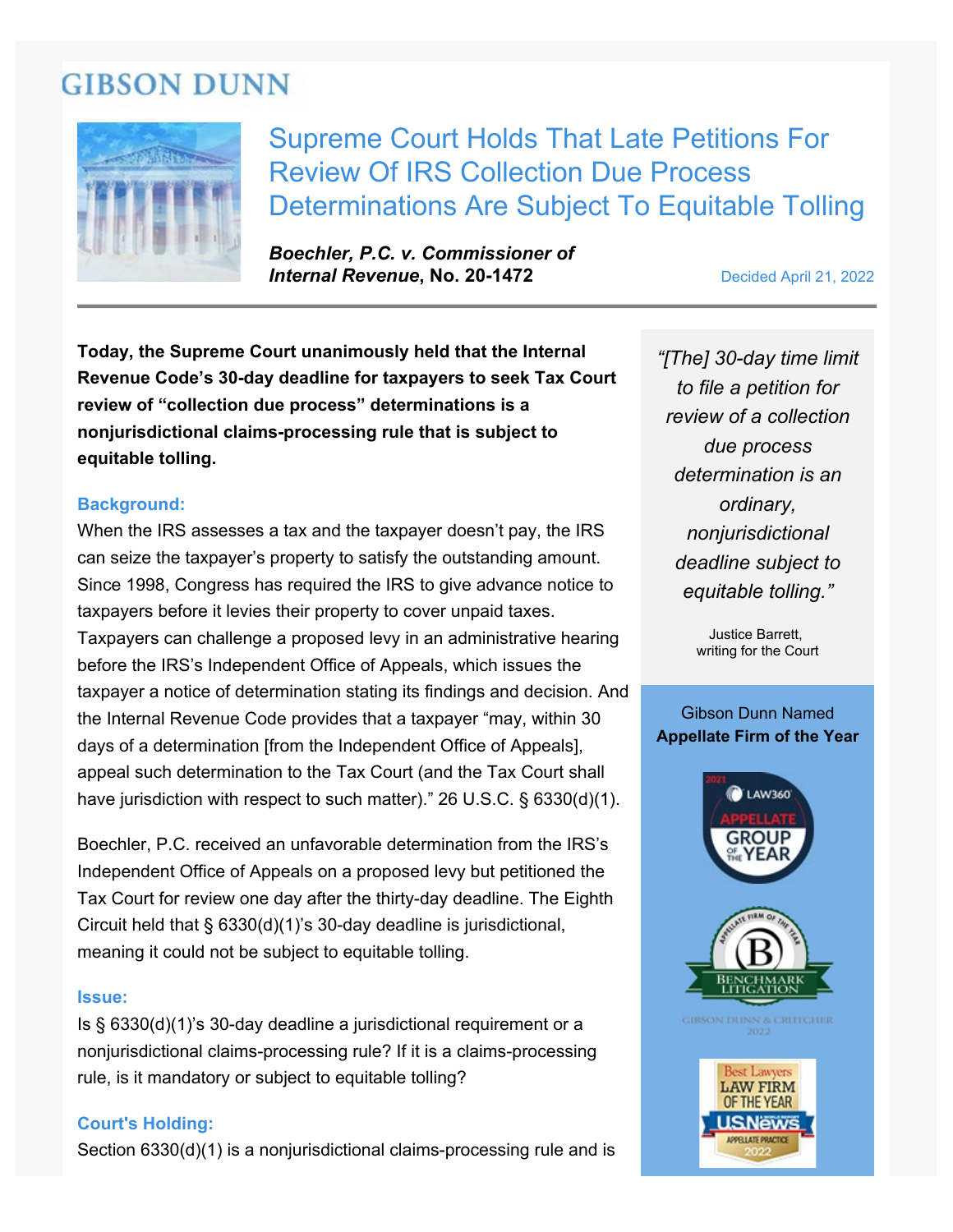subject to equitable tolling.

## **What It Means:**

- The Court's decision reinforces the principle that filing deadlines are generally not jurisdictional unless the statute's text or structure provides a clear statement to the contrary. In rejecting the Commissioner's arguments, the Court reasoned that ambiguity in the text left "multiple plausible interpretations" and thus no clear statement of jurisdictional intent.
- The decision likewise confirms that nonjurisdictional filing deadlines are "presumptively subject to equitable tolling," particularly where the statutory framework in question is likely to produce circumstances warranting exceptions to a statutory deadline—for instance, where the provision appears as part of a scheme in which unrepresented parties often initiate the process.
- The Court's holding provides taxpayers with a limited opportunity to seek judicial review of unfavorable collection due process determinations even when they fail to petition the Tax Court for review within 30 days of the determination. That holding is consistent with the statute's underlying purpose, which was to give taxpayers a way to seek administrative and judicial review before the IRS took the serious step of levying their property to satisfy unpaid taxes.
- The Court did not elaborate on the circumstances in which it would be appropriate for courts to toll § 6330(d)(1)'s 30-day deadline, leaving those arguments for further proceedings on remand. Lower courts are likely to encounter arguments for tolling featuring a wide variety of factual scenarios, including with respect to lower-income taxpayers, many of whom do not have counsel in collection due process proceedings.
- While the Court's holding is limited to the deadline under § 6330(d)(1) for filing a collection due process case, the decision specifically calls into question a long line of cases holding that the 90 day deadline for invoking the Tax Court's general deficiency jurisdiction under 26 U.S.C. § 6213(a) is jurisdictional. Section 6213(a) applies broadly when a taxpayer seeks to challenge an IRS audit determination or other income tax adjustment in Tax Court. Of the more than 150 million income tax returns filed each year, the IRS has historically issued far more than one million such adjustments, typically resulting in around 25,000 cases filed in Tax Court. If, following the Court's holding, § 6213(a) is also found to be nonjurisdictional, it could open the door for a large number of taxpayers to argue for equitable tolling when they miss the 90-day general filing deadline.

The Court's opinion is available [here.](https://www.supremecourt.gov/opinions/21pdf/20-1472_6j37.pdf)

Gibson Dunn's lawyers are available to assist in addressing any questions you may have regarding developments at the Supreme Court. Please feel free to contact the following practice leaders:

## **Appellate and Constitutional Law Practice**

[Allyson N. Ho](https://www.gibsondunn.com/lawyer/ho-allyson-n/) +1 214.698.3233 [Thomas H. Dupree Jr.](https://www.gibsondunn.com/lawyer/dupree-jr-thomas-h/) +1 202.955.8547

[Julian W. Poon](https://www.gibsondunn.com/lawyer/poon-julian-w/) +1 213.229.7758